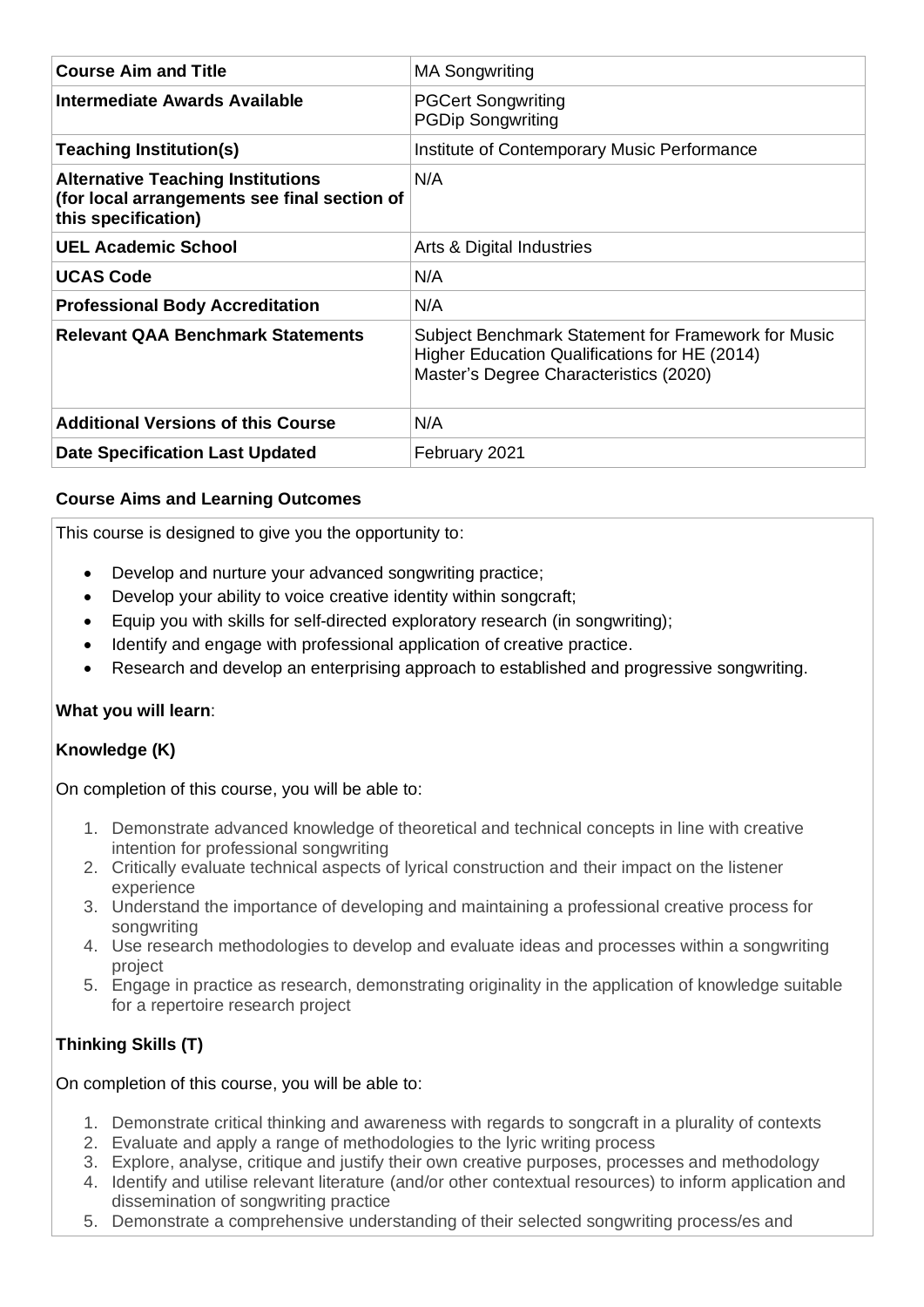- techniques as applied to a repertoire research project
- 6. Critically evaluate current research, advanced scholarship and/or professional practice within chosen discipline, and related artistic work in the same field of research

## **Subject-based practical skills (S)**

#### On completion of this course you will be able to

- 1. Create, realise and express musical concepts in line with creative intent in new song material
- 2. Develop and apply songcraft skills in relation to digital audio production and sonic identity
- 3. Generate, redraft and edit original song lyrics in line with stated creative intentions
- 4. Synthesise technical knowledge and apply this to your lyric writing practice
- 5. Create and develop new song content using a variety of creative stimuli and processes, including collaboration
- 6. Create, realise and express original artistic concepts within song
- 7. Demonstrate a critical awareness of context, audience and song material in professional context/s
- 8. Create new song repertoire at professional level, expressing original concepts and reflecting a fully developed creative identity

## **Skills for life and work (general skills) (L)**

On completion of this course, you will be able to:

- 1. Reflect on and evaluate your journey of creative development
- 2. Demonstrate a comprehensive understanding of the role of the songwriter in contemporary society, through the study of specific professional working environments and context/s
- 3. Research, design and present a proposal for the distribution of the song project demonstrating a comprehensive understanding of project's purpose and intended audience
- 4. Recognise the interrelationship between theory and practice and apply such knowledge to underpin and strengthen artistic development

### **Learning and Teaching**

Knowledge is developed through

- **Lectures**
- Workshops
- Seminars / Feedback Sessions
- Individual tutorials
- Song demonstrations.

Thinking skills are developed through

- Reading
- Critical analysis and evaluation
- **Research**
- Reflective critique.

Practical skills are developed through

- Song demonstrations
- Research
- Presentations.

Skills for life and work (general skills) are developed through:

**Songwriting**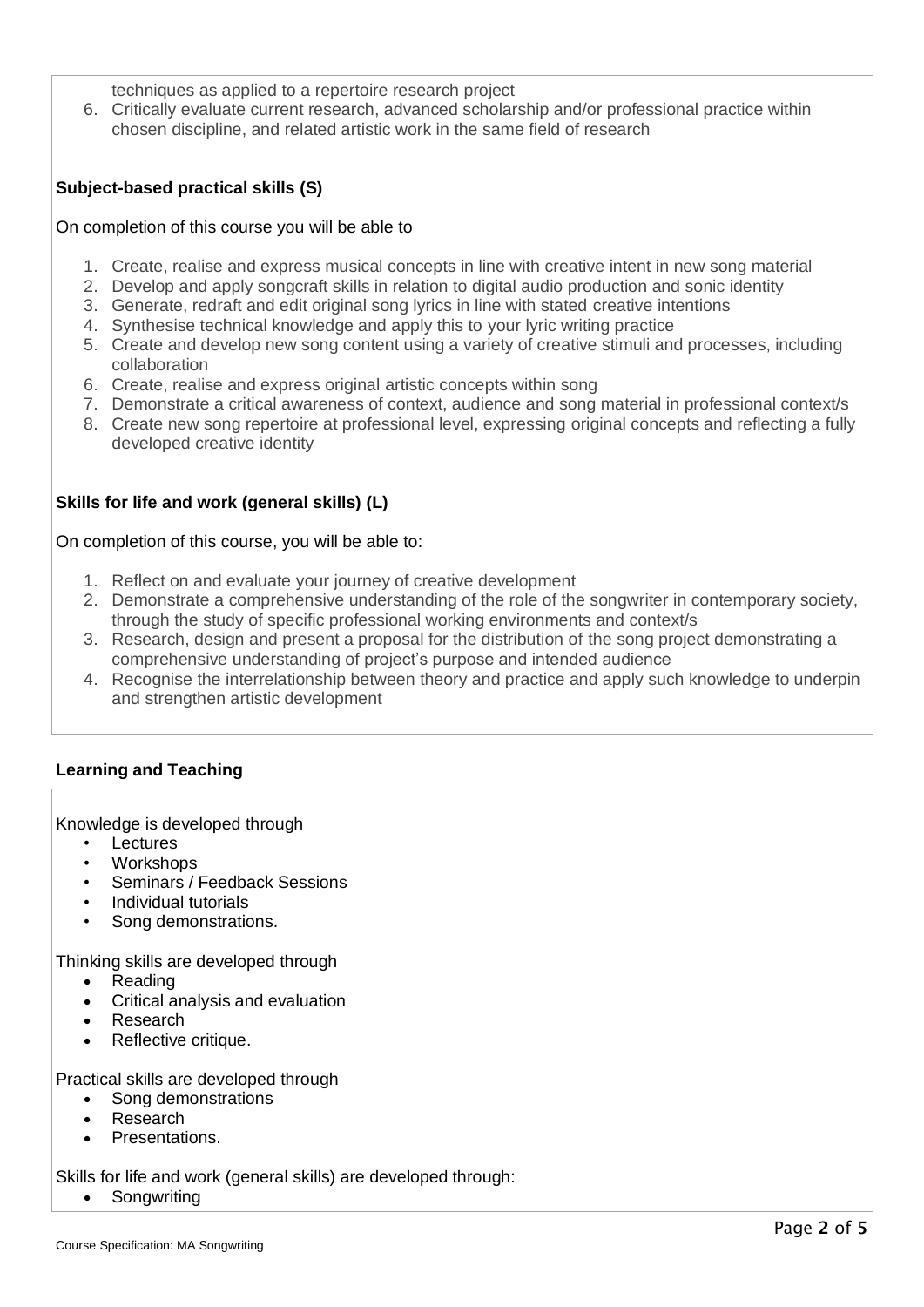- Presentations
- Writing
- **Research**
- Attending and performing at events
- Networking and masterclasses.

### **Assessment**

Knowledge is assessed by

- Song demonstrations
- Seminar presentations;
- Songwriting demonstrations.

Thinking skills are assessed by

- Coursework
- Song demonstrations
- Seminar presentations;
- **Research**

Practical skills are assessed by

- Song demonstrations
- Oral and written presentations;

Skills for life and work (general skills) are assessed by Song demonstrations;

- **Research**
- Oral and written presentations.

Students with disabilities and/or particular learning needs should discuss assessments with the Course Leader to ensure they are able to fully engage with all assessment within the course.

### **Work or Study Placements**

As a student at the ICMP you will be regularly offered professional practice opportunities through our Careers & Industry Hub. This typically includes auditioning for tours, gigs or other musical projects.

### **Course Structure**

All courses are credit-rated to help you to understand the amount and level of study that is needed.

One credit is equal to 10 hours of directed study time (this includes everything you do e.g. lecture, seminar and private study).

Credits are assigned to one of 5 levels:

- 3 Equivalent in standard to GCE 'A' level and is intended to prepare students for year one of an undergraduate degree course.
- 4 Equivalent in standard to the first year of a full-time undergraduate degree course.
- 5 Equivalent in standard to the second year of a full-time undergraduate degree course.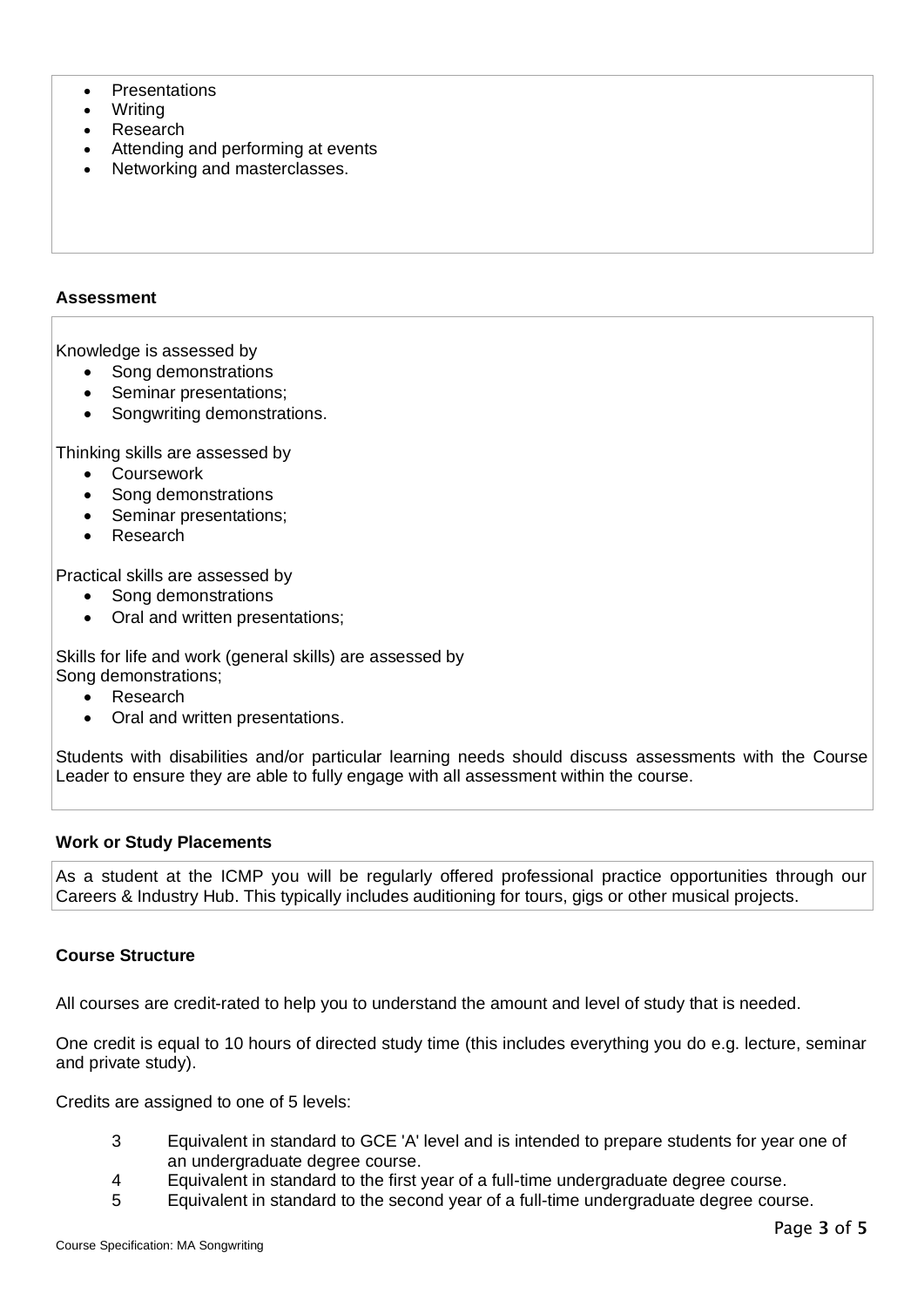- 6 Equivalent in standard to the third year of a full-time undergraduate degree course.
- 7 Equivalent in standard to a Masters degree.

Courses are made up of modules that are each credit weighted.

The module structure of this course:

| <b>Level</b>   | <b>Module</b><br>Code | <b>Module Title</b>                                                   | <b>Credit</b><br>Weighting | <b>Core/Option</b> | <b>Available by</b><br><b>Distance</b><br>Learning?<br>Y/N |
|----------------|-----------------------|-----------------------------------------------------------------------|----------------------------|--------------------|------------------------------------------------------------|
| $\overline{7}$ | PA7019                | Creative Purpose and Process in<br>Songwriting                        | 30                         | Core               | N                                                          |
| 7              | PA7024                | Songcraft: Musical & Sonic Imagination                                | 30                         | Core               | N                                                          |
| 7              | PA7020                | <b>Established &amp; Progressive Songwriting</b><br><b>Industries</b> | 30                         | Core               | N                                                          |
| 7              | PA7023                | Songcraft: Lyric Architecture                                         | 30                         | Core               | N                                                          |
| 7              | PA7022                | Research and Repertoire Project                                       | 60                         | Core               | N                                                          |

*Please note: Optional modules might not run every year, the course team will decide on an annual basis which options will be running, based on student demand and academic factors, in order to create the best learning experience.*

*Additional detail about the course module structure:*

A core module for a course is a module which a student must have passed (i.e. been awarded credit) in order to achieve the relevant named award. An optional module for a course is a module selected from a range of modules available on the course.

The overall credit-rating of this course is 180 credits. If for some reason you are unable to achieve this credit you may be entitled to an intermediate award, the level of the award will depend on the amount of credit you have accumulated. You can read the University Student Policies and Regulations on the UEL website.

### **Course Specific Regulations**

N/A

### **Typical Duration**

The expected duration of this course is 1 year full-time or 2 years part-time.

A student cannot normally continue study on a course after 4 years of study in full time mode unless exceptional circumstances apply and extenuation has been granted. The limit for completion of a course in part time mode is 7 years from first enrolment.

### **Further Information**